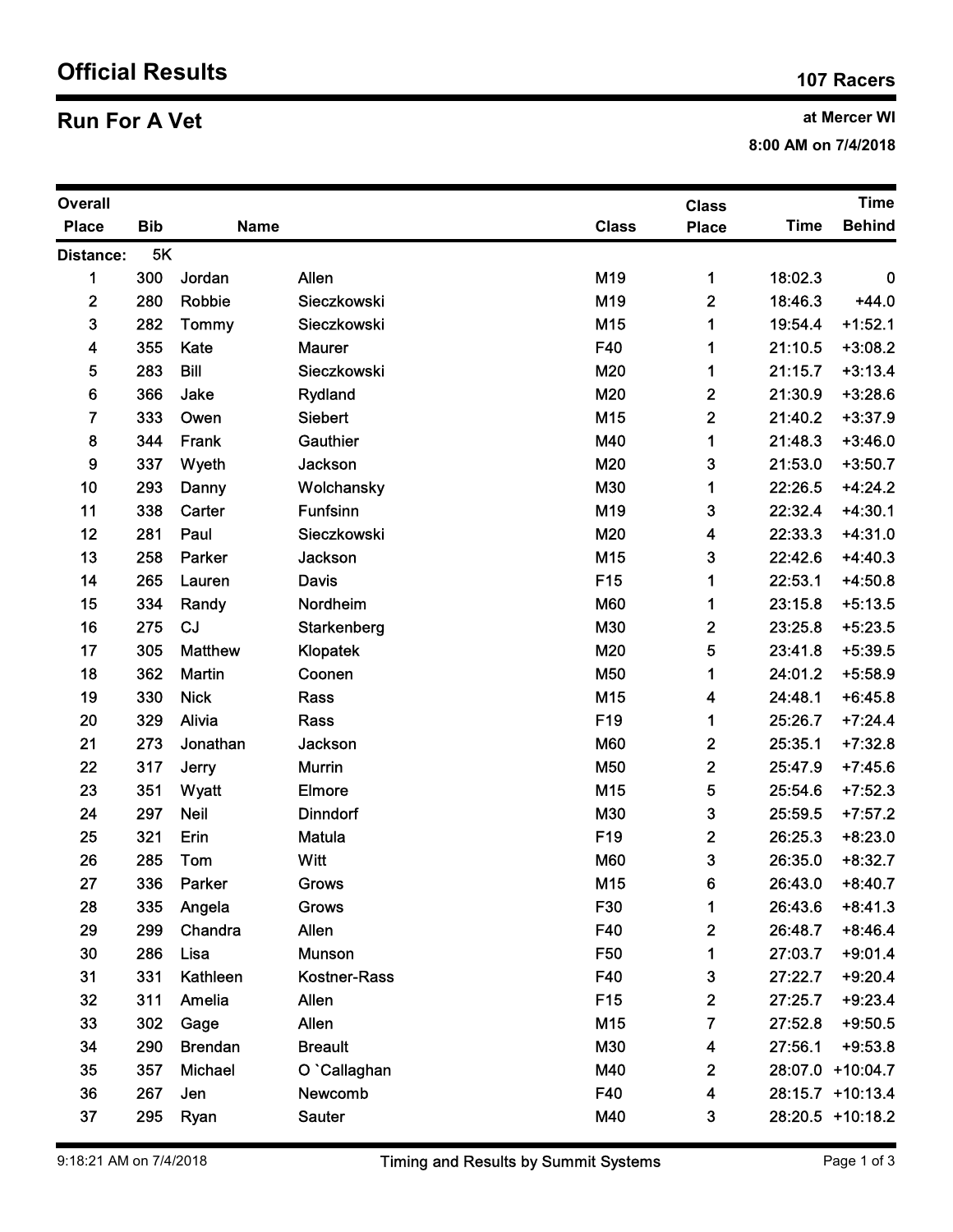| <b>Overall</b> |            |                       |                           |                 | <b>Class</b>            |             | <b>Time</b>                               |
|----------------|------------|-----------------------|---------------------------|-----------------|-------------------------|-------------|-------------------------------------------|
| <b>Place</b>   | <b>Bib</b> | <b>Name</b>           |                           | <b>Class</b>    | <b>Place</b>            | <b>Time</b> | <b>Behind</b>                             |
| 38             | 315        | Jake                  | <b>Bushman</b>            | M15             | 8                       |             | 28:23.7 +10:21.4                          |
| 39             | 291        | Sabrina               | <b>Breault</b>            | F30             | $\mathbf{2}$            |             | 28:25.0 +10:22.7                          |
| 40             | 292        | Kelsey                | Wander                    | F30             | 3                       |             | 28:25.5 +10:23.2                          |
| 41             | 350        | Sarah                 | Elmore                    | F40             | 5                       |             | 28:30.6 +10:28.3                          |
| 42             | 269        | <b>Clint</b>          | Weiss                     | M20             | 6                       |             | 28:33.1 +10:30.8                          |
| 43<br>44       | 343<br>341 | Julie<br>Cal          | Poupart<br>Johnson        | F40<br>M40      | 6<br>4                  |             | 28:37.5 +10:35.2<br>28:44.7 +10:42.4      |
| 45             | 309        | Liz                   | Moore                     | F19             | 3                       |             | 29:17.5 +11:15.2                          |
| 46             | 324        | Patricia              | Krueger-Dolph             | F40             | $\overline{7}$          |             | 29:31.9 +11:29.6                          |
| 47             | 319        | Nathan                | Phelman                   | M15             | $\boldsymbol{9}$        |             | 29:42.5 +11:40.2                          |
| 48             | 322        | Colleen               | Matula                    | F50             | $\overline{2}$          |             | 29:46.1 +11:43.8                          |
| 49             | 314        | <b>Rylee</b>          | <b>Meyer</b>              | F15             | 3                       |             | 29:57.4 +11:55.1                          |
| 50             | 360        | Amanda                | Cook                      | F20             | -1                      |             | 29:58.8 +11:56.5                          |
| 51             | 348        | Joe                   | Ziebert                   | M50             | 3                       |             | 29:59.9 +11:57.6                          |
| 52             | 289        | Diane                 | O `Krongly                | F50             | 3                       |             | $30:04.3$ +12:02.0                        |
| 53             | 356        | Kaden                 | Kozojed                   | M15             | 10                      |             | 30:09.5 +12:07.2                          |
| 54             | 347        | Tim                   | Kozojed                   | M30             | 5                       |             | 30:11.0 +12:08.7                          |
| 55<br>56       | 279<br>364 | Elena                 | <b>Reklaitis</b>          | F50<br>M20      | 4<br>$\overline{7}$     |             | $30:13.4$ +12:11.1<br>$30:14.1 + 12:11.8$ |
| 57             | 274        | Kyle<br><b>Alexis</b> | Lakes<br>Engler           | F20             | $\mathbf{2}$            |             | $30:17.1 + 12:14.8$                       |
| 58             | 284        | Roxanne               | Lutgen                    | F50             | 5                       |             | 30:29.1 +12:26.8                          |
| 59             | 303        | Preston               | Moore                     | M15             | 11                      |             | 30:36.5 +12:34.2                          |
| 60             | 346        | Monica                | O `Sullivan               | F50             | 6                       |             | 30:40.6 +12:38.3                          |
| 61             | 323        | Tom                   | Piikkila                  | M50             | 4                       |             | 30:43.8 +12:41.5                          |
| 62             | 352        | Andy                  | Wolf                      | <b>M60</b>      | 4                       |             | 30:47.7 +12:45.4                          |
| 63             | 278        | Sarah                 | Keery                     | F40             | 8                       |             | $31:18.1 + 13:15.8$                       |
| 64             | 264        | Clare                 | Davis                     | F <sub>15</sub> | $\overline{\mathbf{4}}$ |             | 31:21.0 +13:18.7                          |
| 65             | 262        | <b>Brad</b>           | Davis                     | M40             | 5                       |             | 31:22.2 +13:19.9                          |
| 66             | 358        | Edith                 | O `Brien-Kenneth          | F50             | $\overline{7}$          |             | 31:37.5 +13:35.2                          |
| 67             | 313        | D `Kota               | <b>Engler</b>             | M20             | 8                       |             | 31:55.0 +13:52.7                          |
| 68             | 307        | Randall               | Meder                     | M50             | 5                       |             | 32:00.3 +13:58.0                          |
| 69<br>70       | 316<br>342 | Arden<br>Sarah        | <b>Bushman</b><br>Johnson | M15<br>F40      | 12<br>9                 |             | 32:14.6 +14:12.3<br>32:17.1 +14:14.8      |
| 71             | 354        | Mike                  | <b>Maurer</b>             | M40             | 6                       |             | 32:22.5 +14:20.2                          |
| 72             | 327        | Jane                  | Morse                     | F50             | 8                       |             | 32:25.4 +14:23.1                          |
| 73             | 353        | Mia                   | Kozojed                   | F30             | 4                       |             | 32:28.8 +14:26.5                          |
| 74             | 349        | <b>Barbara</b>        | Hutchinson                | F50             | 9                       |             | 32:31.9 +14:29.6                          |
| 75             | 363        | Tom                   | Simpson                   | M50             | 6                       |             | 32:40.6 +14:38.3                          |
| 76             | 301        | <b>Chris</b>          | Moore                     | M40             | $\overline{7}$          |             | 33:01.1 +14:58.8                          |
| 77             | 359        | Dean                  | Cook                      | M50             | $\overline{7}$          |             | $33:03.3 +15:01.0$                        |
| 78             | 294        | Gina                  | Odermann                  | F30             | 5                       |             | 33:04.3 +15:02.0                          |
| 79             | 296        | Lisa                  | <b>Dinndorf</b>           | F30             | 6                       |             | 33:04.9 +15:02.6                          |
| 80             | 340        | Olivia                | Hickman                   | F19             | $\overline{\mathbf{4}}$ |             | 33:11.8 +15:09.5                          |
| 81             | 332 Jeff   |                       | Rass                      | M50             | 8                       |             | 33:18.8 +15:16.5                          |